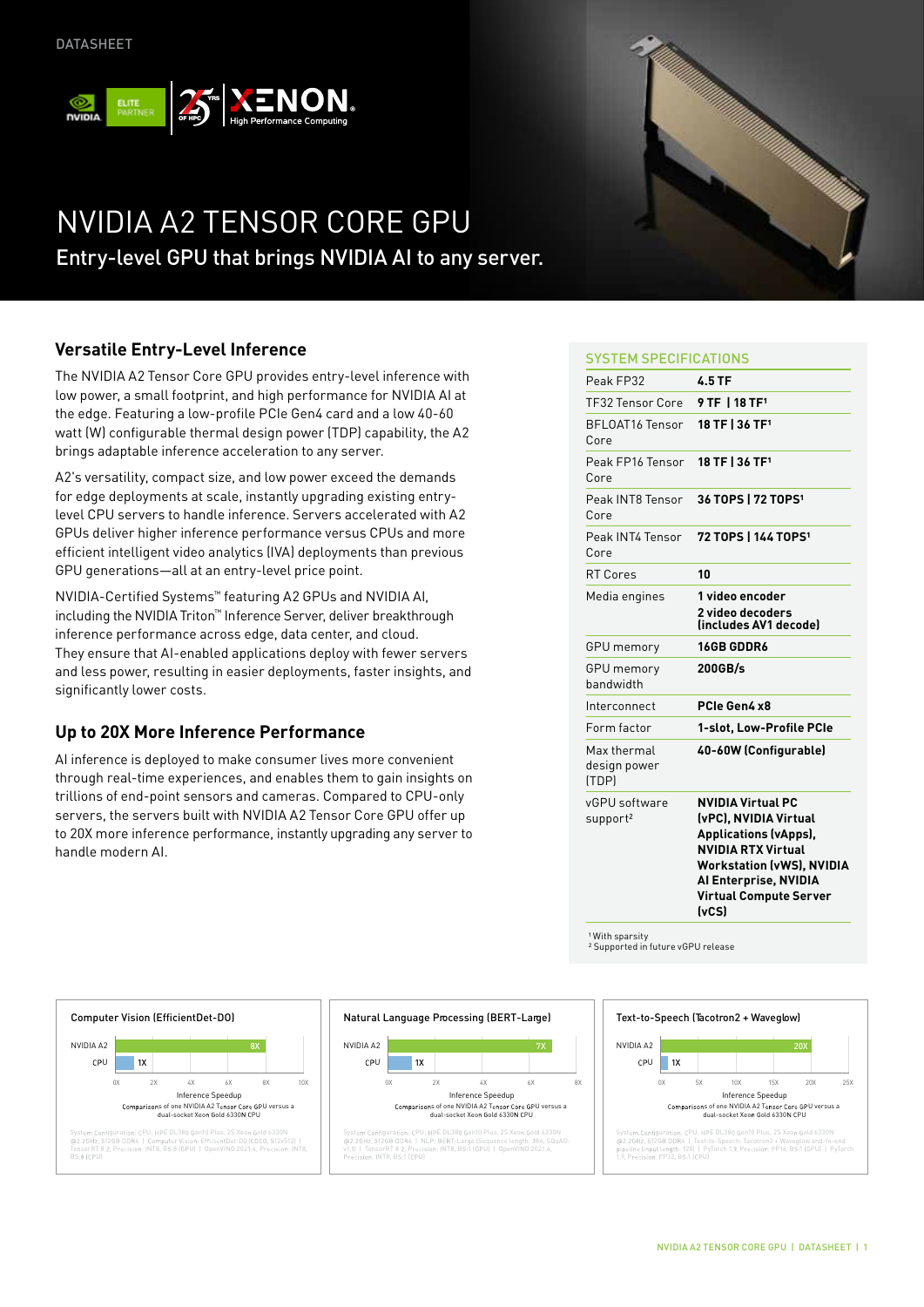### **Higher IVA Performance for Intelligent Edge**

Servers equipped with A2 offer up to 1.3X more performance in intelligent edge use cases, including smart cities, manufacturing, and retail. NVIDIA A2 GPUs running IVA workloads result in more efficient deployments with up to 1.6X better price-performance and ten percent better energy efficiency than previous GPU generations.



### **NVIDIA A2 Brings Breakthrough NVIDIA Ampere Architecture Innovations**



#### **THIRD-GENERATION TENSOR CORES**

The third-generation Tensor Cores in A2 support integer math, down to INT4, and floating point math, up to FP32, to deliver high AI training and inference performance. The NVIDIA Ampere architecture also supports TF32 and NVIDIA's automatic mixed precision (AMP) capabilities.



#### **ROOT OF TRUST SECURITY**

Providing security in edge deployments and end-points is critical for enterprise business operations. A2 offers secure boot through trusted code authentication and hardened rollback protections to protect against malicious malware attacks.



#### ECOND CENEDATION BY CODEC

relative Performance (Video Stream)<br>Performance (Video Streams 1080<br>Relative Streams 1080<br>Relative Streams 1080 A2 includes dedicated RT Cores for ray tracing that enable aking technologies at bre .ogies at preaktifiough speed.<br>Jhput over the previous generation a With up to 2X the e ability to concurrently run ray tracing with eithe denoising capabilities.



**Exponential growth in video applications demand real-time** and the state of the Exponential growth in video applications demand real-time  $\blacksquare$  scalable performance, requiring the latest in hardware encode accelerate video decoding and encoding for the most popular codecs, including H.265, H.264, VP9, and AV1 decode.